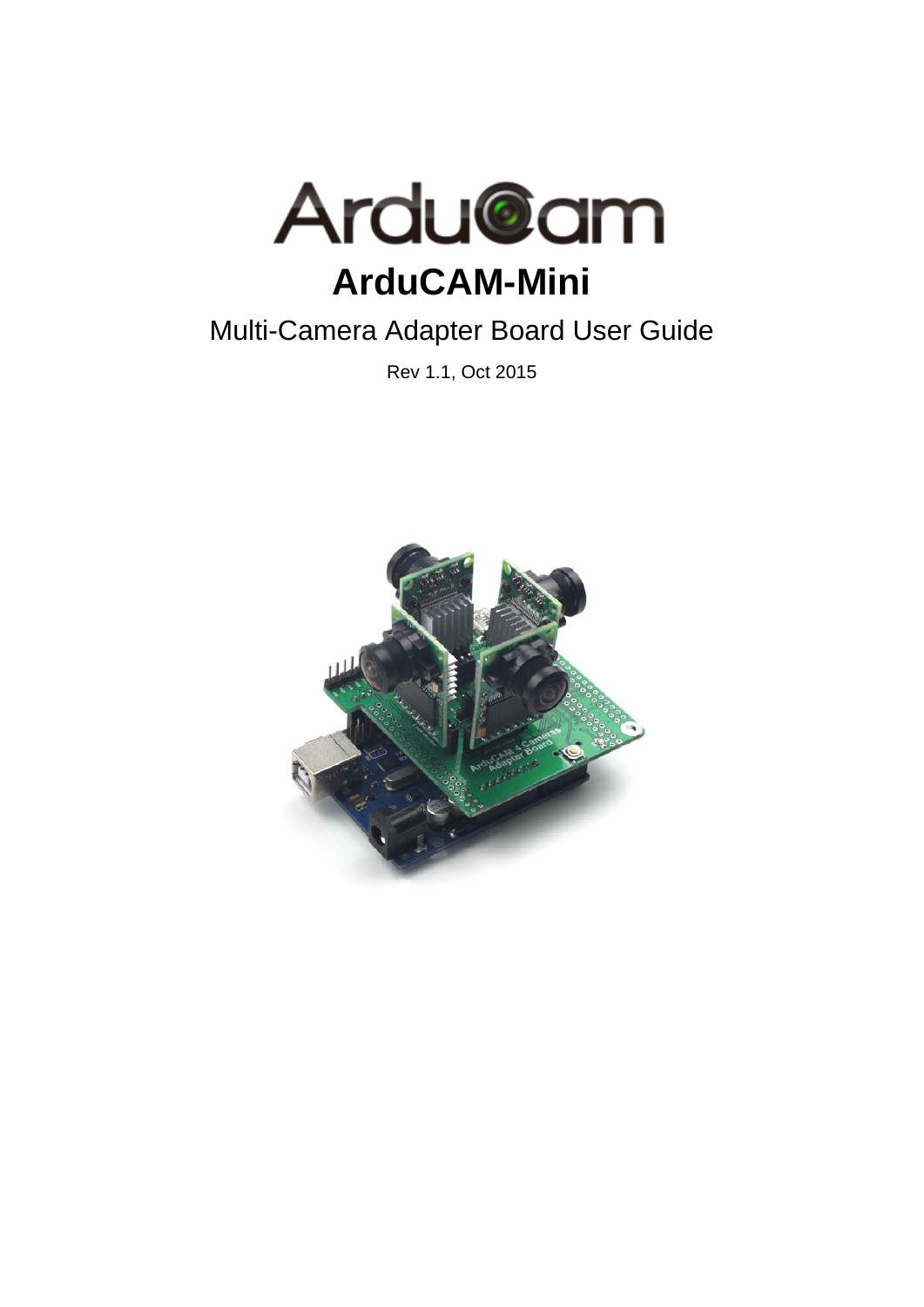

### **Table of Contents**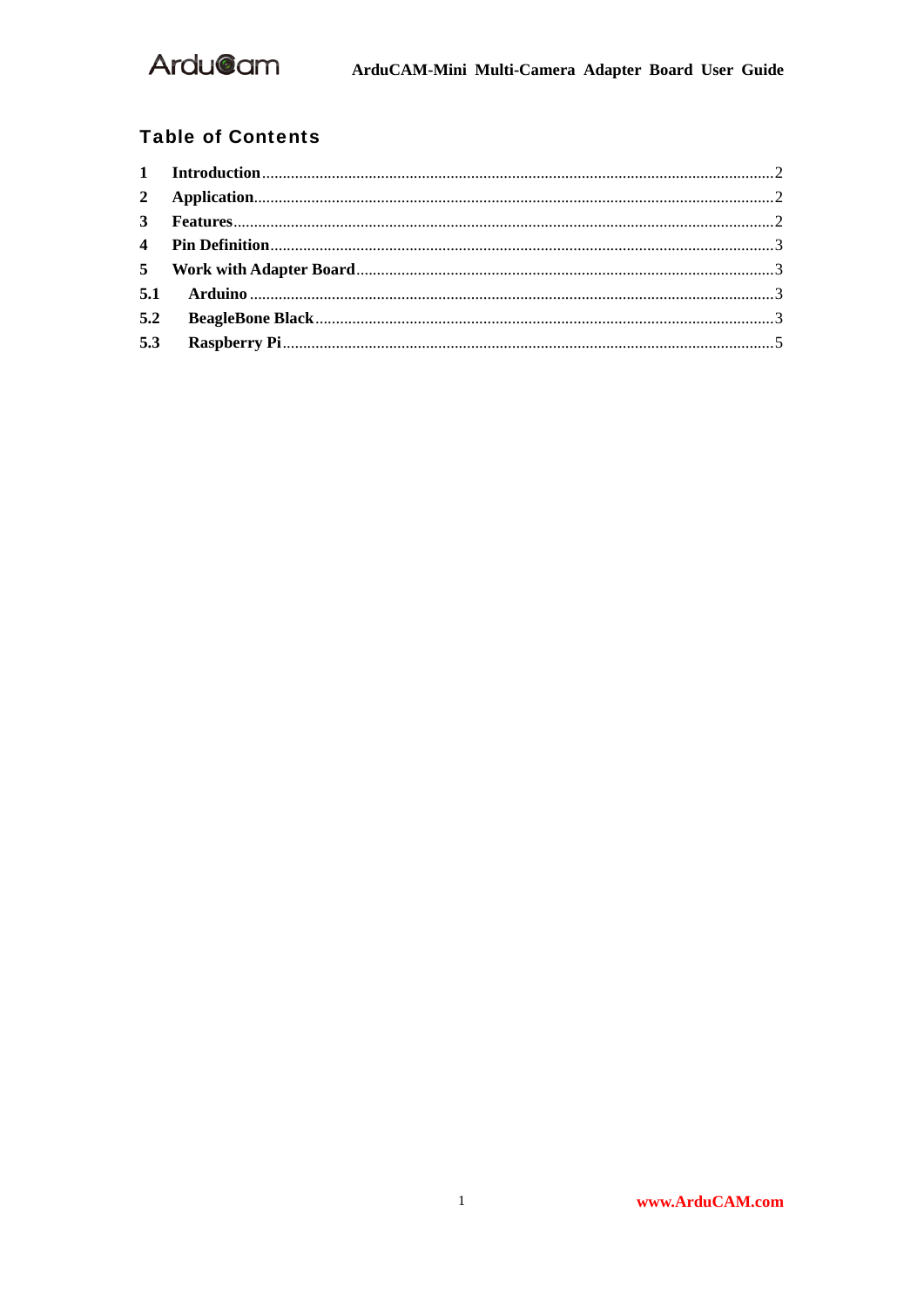# **1 Introduction**

ArduCAM-Mini multi-camera adapter board is designed for using up to 4 ArduCAM-Mini camera boards on a single microcontroller including the Arduino, BeagleBone Black and Raspberry Pi platform. The adapter board can be well mated with these popular open source hardware platform but not limited to them, you can also connect this adapter board to any platform you are familiar with as long as they have a free I2C and SPI interface.





Figure 1 ArduCAM Mini Adapter Board

# **2 Application**

- $\triangleright$  IoT cameras
- Robot cameras
- $\triangleright$  Panorama cameras
- Can be used in MCU, Raspberry Pi, ARM, DSP, FPGA platforms

## **3 Features**

- Accommodate up to 4 ArduCAM mini boards
- Onboard SD/TF card storage (only available for Arduino)
- $\triangleright$  Additional power supply input
- Well mate with Arduino, Raspberry Pi and BeagleBone Black boards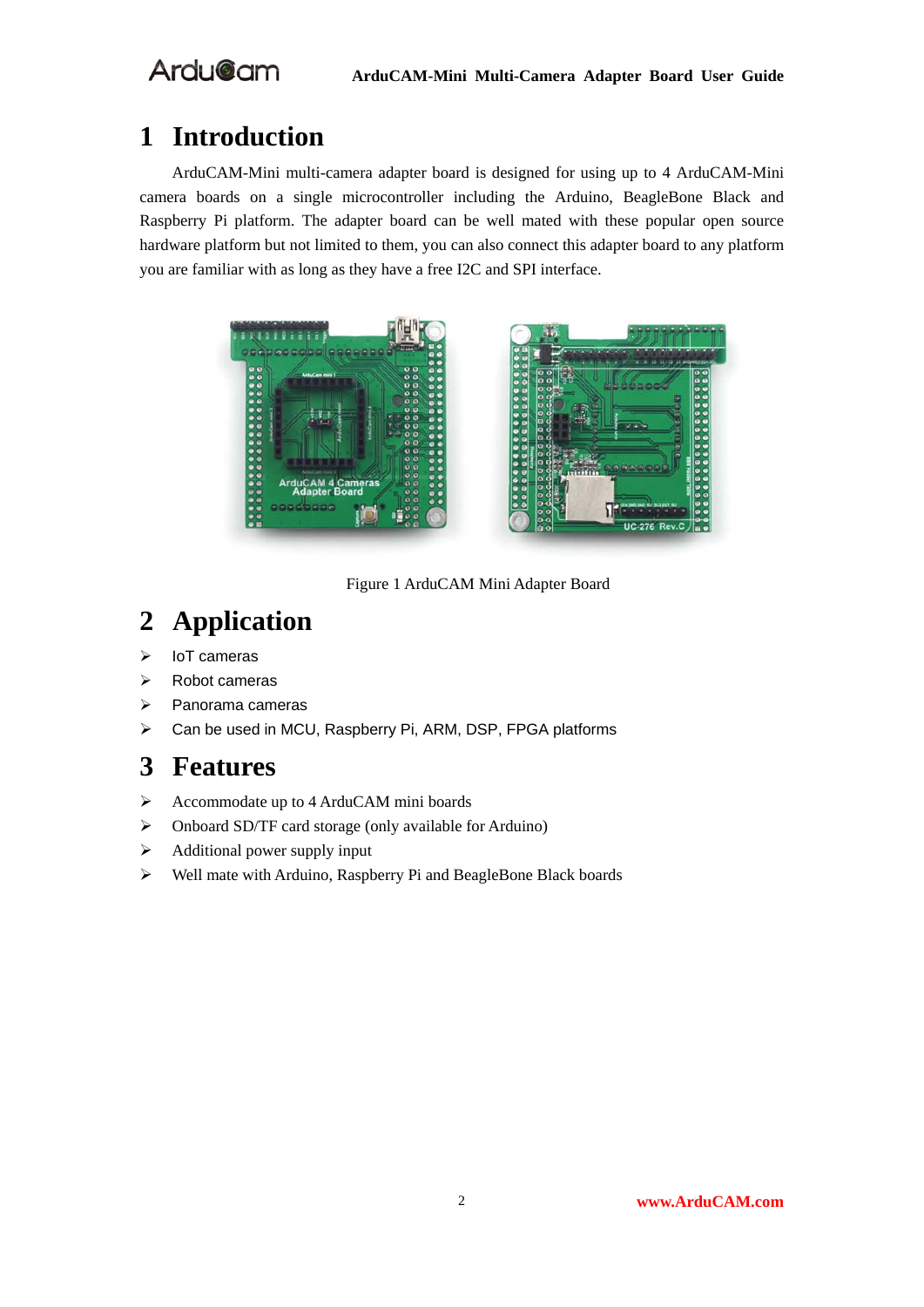## **4 Pin Definition**

Table 1 lists the pins used for Arduino, Raspberry Pi and BeagleBone Black boards. Please note that the SD\_CS signal is only available for Arduino, because the Raspberry Pi and BeagleBone Black have their own SD card.

| <b>PIN NAME</b> | <b>TYPE</b>    | <b>Arduino</b> | <b>Raspberry Pi</b> | <b>BeagleBone Black</b> |
|-----------------|----------------|----------------|---------------------|-------------------------|
| Trigger         | Input          | D <sub>2</sub> | GPIO <sub>8</sub>   | GPIO3_21 (P9 Pin25)     |
| CS <sub>1</sub> | Input          | D4             | GPIO <sub>17</sub>  | GPIO1_28(P9 Pin12)      |
| CS <sub>2</sub> | Input          | D <sub>5</sub> | GPIO <sub>23</sub>  | GPIO1_16(P9 Pin15)      |
| CS <sub>3</sub> | Input          | D <sub>6</sub> | GPIO <sub>22</sub>  | GPIO3 19(P9 Pin27)      |
| CS4             | Input          | D7             | GPIO <sub>24</sub>  | GPIO1_17(P9 Pin23)      |
| <b>MOSI</b>     | Input          | <b>MOSI</b>    | GPIO10/MOSI         | SPI0_D1(P9 Pin18)       |
| <b>MISO</b>     | Output         | <b>MISO</b>    | GPIO9/MISO          | SPI0_D(P9 Pin21)        |
| <b>SCLK</b>     | Input          | <b>SCLK</b>    | GPIO11/SCLK         | SPI0_SCLK(P9 Pin22)     |
| <b>GND</b>      | Ground         | <b>GND</b>     | <b>GND</b>          | <b>GND</b>              |
| <b>VCC</b>      | <b>POWER</b>   | $+5V$          | $+5V$               | VDD 5V                  |
| <b>SDA</b>      | Bi-directional | <b>SDA</b>     | GPIO2/SDA           | I2C2_SDA(P9 Pin19)      |
| <b>SCL</b>      | Input          | <b>SCL</b>     | GPIO3/SCL           | I2C2_SCL(P9 Pin20)      |
| SD CS           | Input          | D <sub>9</sub> | <b>NA</b>           | <b>NA</b>               |

Table 1 ArduCAM-Mini Adapter Pin Definition

## **5 Work with Adapter Board**

The ArduCAM-Mini power supply is selected via a jumper in the center of the adapter board. It can work with both 3.3V and 5V supply, it is default set to 5V. An alternative mini USB connector is just a AUX power supply, it should be used when lack of current condition. The LED on the adapter board is the indicator for the SD card write (only applicable for Arduino). There are ready to use source code which can be found from github.org/arducam.

### **5.1 Arduino**

User ArduCAM-Mini adapter board on Arduino is straight forward, just plugging the adapter board on top of the Arduino board, inserting the SD/TF card into the card slot, and plugging the ArduCAM-Mini board on to the adapter board. Then uploading example sketch ArduCAM\_Mini\_2MP\_4Cams\_TimeElapse2SD\_LowPower or

ArduCAM\_Mini\_5MP\_4Cams\_TimeElapse2SD\_LowPower depending on which ArduCAM-Mini model you are using, it will detect how many cameras are in position and start capture on a defined intervals.

### **5.2 BeagleBone Black**

It is more complicated to use ArduCAM-Mini on BeableBone Black board, we should do some setup before we can take a photo.

Log in the BBB board with any SSH tools you are familiar with, here I use **SmarTTY** for example. The user name is **debian**, password is **temppwd**. The IP address is assigned by your DHCP, you have to check your own IP address.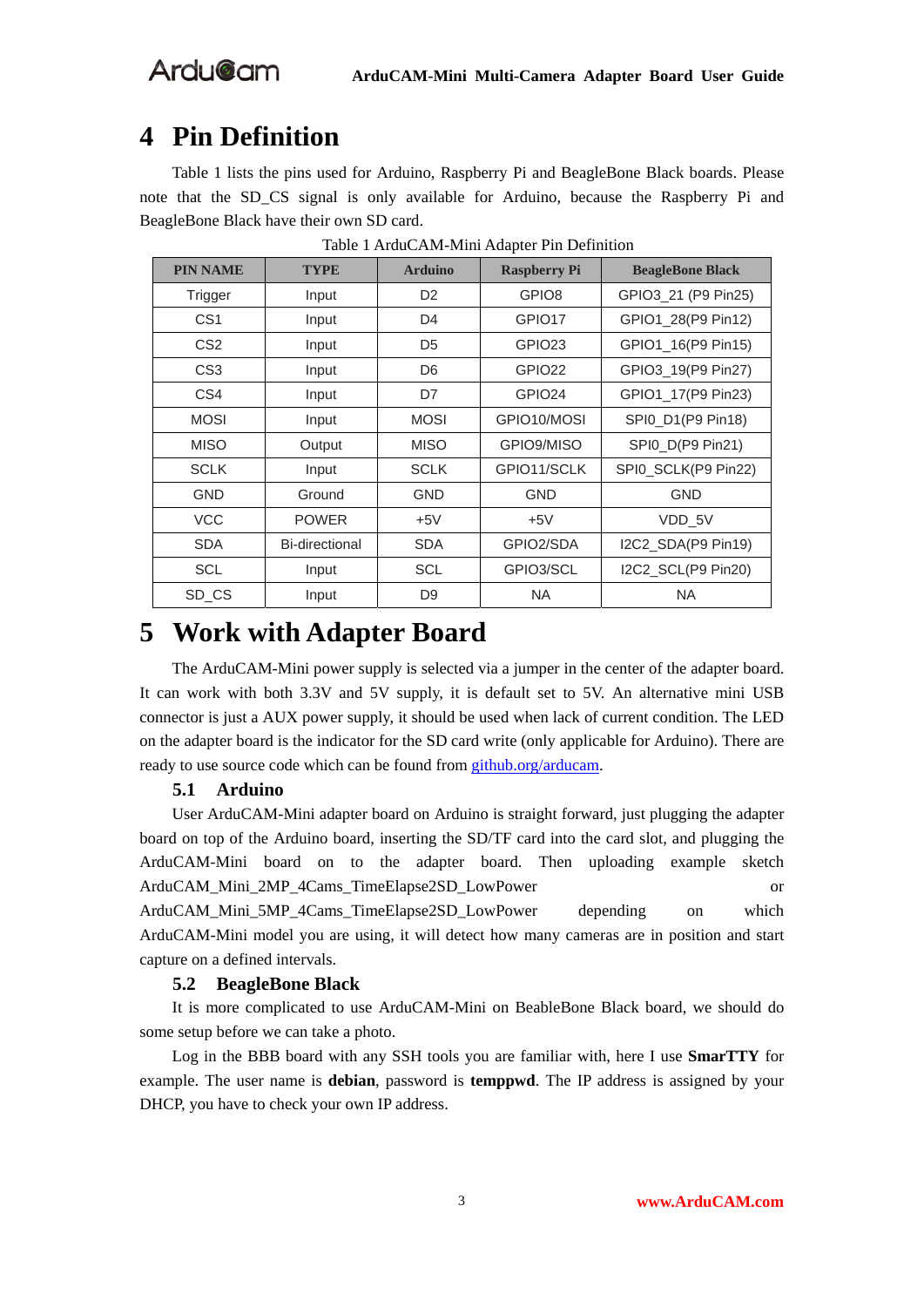

### **ArduCAM-Mini Multi-Camera Adapter Board User Guide**



Click the **SCP->Upload** a directory to upload the source code downloaded from github.



Enter the directory you just uploaded to the BBB board, here use BBBCAM for example, then use **make** command to compile the code.

| debian@beaglebone:~\$ tar -xf BBBCAM.tar.gz |
|---------------------------------------------|
| debian@beaglebone:~\$ ls                    |
| BBBCAM BBBCAM.tar.qz Desktop bin            |
| debian@beaglebone:~\$ cd BBBCAM             |
| debian@beaglebone:~/BBBCAM\$ make           |

Make sure there is no compilation error like this.

| SmarTTY - 192.168.1.109                                                                                                                                                                                                                                                                                                                                                                                                                                                                                                                                                                                                                                                                                                     | <b>Comment</b>              |
|-----------------------------------------------------------------------------------------------------------------------------------------------------------------------------------------------------------------------------------------------------------------------------------------------------------------------------------------------------------------------------------------------------------------------------------------------------------------------------------------------------------------------------------------------------------------------------------------------------------------------------------------------------------------------------------------------------------------------------|-----------------------------|
| File Edit View SCP Settings Help                                                                                                                                                                                                                                                                                                                                                                                                                                                                                                                                                                                                                                                                                            |                             |
| gcc -c PiCAM OV5642 Playback.c<br>gcc -o OV5642 Playback DefaultFonts SPI.o UTFT SPI.o PiCAM.o PiCAM OV5642 Playback.o<br>gcc -c PiCAM OV7670 Playback.c<br>gcc -o 0V7670 Playback DefaultFonts SPI.o UTFT SPI.o PiCAM.o PiCAM 0V7670 Playback.o<br>gcc -c PiCAM OV2640 DigitalCamera.c<br>PiCAM OV2640 DigitalCamera.c: In function 'main':<br>PiCAM 0V2640 DigitalCamera.c:127:4: warning: incompatible implicit declaration of built-in<br>function 'memset' [enabled by default]<br>PiCAM OV2640 DigitalCamera.c:128:4: warning: incompatible implicit declaration of built-in<br>function 'strcat' [enabled by default]<br>gcc -o OV2640 DigitalCamera DefaultFonts SPI.o UTFT SPI.o PiCAM.o PiCAM OV2640 DigitalCamer |                             |
| .1.0<br>gcc -c PiCAM_0V5642_DigitalCamera.c<br>PiCAM OV5642 DigitalCamera.c: In function 'main':<br>PiCAM 0V5642 DigitalCamera.c:133:4: warning: incompatible implicit declaration of built-in<br>function 'memset' [enabled by default]                                                                                                                                                                                                                                                                                                                                                                                                                                                                                    |                             |
| PiCAM OV5642 DigitalCamera.c:134:4: warning: incompatible implicit declaration of built-in<br>function 'streat' [enabled by default]<br>gcc -o 0V5642 DigitalCamera DefaultFonts_SPI.o UTFT_SPI.o PiCAM.o PiCAM_0V5642_DigitalCamer<br>a.o<br>debian@beaglebone:~/BBBCAM\$                                                                                                                                                                                                                                                                                                                                                                                                                                                  |                             |
| debian@beaglebone: "/HHECAM Ca                                                                                                                                                                                                                                                                                                                                                                                                                                                                                                                                                                                                                                                                                              |                             |
| SCP: No transfers                                                                                                                                                                                                                                                                                                                                                                                                                                                                                                                                                                                                                                                                                                           | 69KB sent, 41KB received .: |

It will generate related examples like this.

| PiCAM 0V2640 DigitalCamera.c | UTFT SPI.C                      |
|------------------------------|---------------------------------|
| PiCAM OV2640 DigitalCamera.o | UTFT SPI.h                      |
| PiCAM OV2640 Playback.c      | UTFT SPI.0                      |
| PiCAM OV2640 Playback.o      | memorysaver.h                   |
| PiCAM OV3640 Playback.c      | mt9d111 regs.h                  |
| PiCAM OV3640 Playback.o      | $ov2640$ regs.h                 |
| PiCAM OV5642 DigitalCamera.c | ov3640 regs.h                   |
| PiCAM 0V5642 DigitalCamera.o | ov5642 regs.h                   |
| PiCAM OV5642 Playback.c      | ov7660 regs.h                   |
| PiCAM OV5642 Playback.o      | $o$ v $7670$ regs.h             |
| PiCAM OV7670 Playback.c      | $ov7675$ regs.h                 |
| PiCAM OV7670 Playback.o      | ov7725 regs.h                   |
|                              | debian@beaqlebone:~/BBBCAM\$ ls |

We use SPI0 hardware pins on BBB board, which is not enabled by default, so we have to enable the SPI0 from the device tree by running the command like this.

**sudo bash -c "echo ADAFRUIT-SPI0 > /sys/devices/bone\_capemgr.\*/slots"**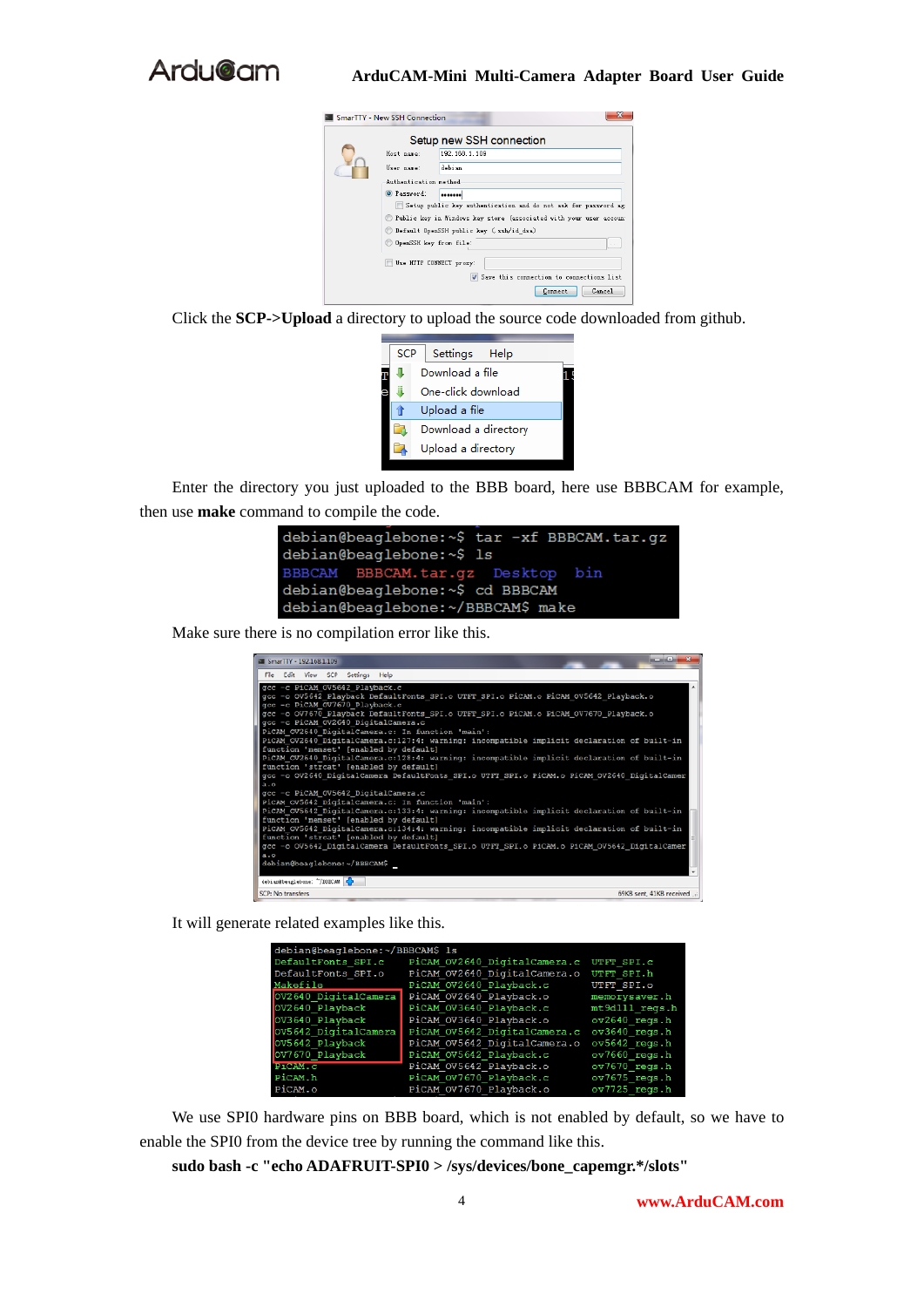



If you don't want to run the command each time, you can add it to **rc.local** before the line **exit 0**, then save the file.

#### **sudo nano /etc/rc.local**

| SmarTTY - 192.168.1.109                                                                                                             | $\overline{\mathbf{x}}$<br>回<br>œ |
|-------------------------------------------------------------------------------------------------------------------------------------|-----------------------------------|
| File Edit View SCP<br>Settings<br>Help                                                                                              |                                   |
| GNU nano 2.2.6<br>File: /etc/rc.local                                                                                               | Modified                          |
| $\pm$ !/bin/sh -e                                                                                                                   |                                   |
|                                                                                                                                     |                                   |
| rc.local                                                                                                                            |                                   |
|                                                                                                                                     |                                   |
| This script is executed at the end of each multiuser runlevel.<br># Make sure that the script will "exit 0" on success or any other |                                   |
| value on error.                                                                                                                     |                                   |
|                                                                                                                                     |                                   |
| In order to enable or disable this script just change the execution                                                                 |                                   |
| bits.                                                                                                                               |                                   |
| # By default this script does nothing.                                                                                              |                                   |
| sudo bash -c "echo ADAFRUIT-SPIO > /sys/devices/bone capemgr.*/slots"                                                               |                                   |
| exit 0                                                                                                                              |                                   |
|                                                                                                                                     |                                   |
|                                                                                                                                     |                                   |
| <b>AR Read File</b><br><b>K</b> Cut Text<br>Get Help<br>^O WriteOut<br>"Y Prev Page                                                 | ^C Cur Pos                        |
| <b><i>NJ Justify</i></b><br>Exit<br>Next Page<br><b>"U UnCut Text</b><br><b>NW</b> Where Is<br>$\mathbf{v}$                         | <b>AT To Spell</b>                |
| debian@beaglebone: "/BBBCAM C                                                                                                       |                                   |
| <b>SCP: No transfers</b>                                                                                                            | 42KB sent, 16KB received .:       |

Now you can run the demos.

**sudo ./OV2640\_DigitalCamera** 

| lebian@beaqlebone:~/BBBCAM\$ sudo ./OV2640 DigitalCamera |  |  |
|----------------------------------------------------------|--|--|
| \rduCAM Start!                                           |  |  |
| X2640 detected                                           |  |  |
|                                                          |  |  |
|                                                          |  |  |

### **5.3 Raspberry Pi**

Same tools as BBB board, we use SmarTTY to log in the Raspberry Pi with user name : **pi**, password: **raspberry .** The IP address is assigned by your DHCP, you have to check your own IP address.

Edit the **raspi-blacklist.conf** file to enable the SPI and I2C hardware on the Rapberry Pi with command

### **sudo nano /etc/modprobe.d/raspi-blacklist.conf**

Add # before the blacklist spi-bcm2708 and blacklist i2c-bcm2708, then save.

| SmarTTY - 192.168.1.106                                                               | $\overline{\phantom{a}}$<br>$\mathbf{z}$ |
|---------------------------------------------------------------------------------------|------------------------------------------|
| Edit View SCP<br>Settings<br>Help<br>File:                                            |                                          |
| GNU nano 2.2.6<br>File: /etc/modprobe.d/raspi-blacklist.conf                          |                                          |
| blacklist spi and i2c by default (many users don't need them)                         |                                          |
|                                                                                       |                                          |
| #blacklist spi-bcm2708                                                                |                                          |
| #blacklist i2c-bcm2708<br>blacklist snd=soc=pcm512x                                   |                                          |
| blacklist snd-soc-wm8804                                                              |                                          |
|                                                                                       |                                          |
|                                                                                       |                                          |
|                                                                                       |                                          |
|                                                                                       |                                          |
|                                                                                       |                                          |
|                                                                                       |                                          |
|                                                                                       |                                          |
| [ Read 6 lines ]                                                                      |                                          |
| Get Help<br>"O WriteOut<br>"R Read File "Y Prev Page<br>"R Cut Text                   | "C Cur Pos                               |
| Exit<br>Justify<br>'W Where Is<br>"U UnCut Text "T To Spell<br>A J<br>Next Page<br>۸v |                                          |
| pi@razpherrypi: /dev pi@razpherrypi: "/FiCAM d                                        |                                          |
| SCP: No transfers                                                                     | 246KB sent, 205KB received               |

Open file /etc/modules to add three lines, like follows,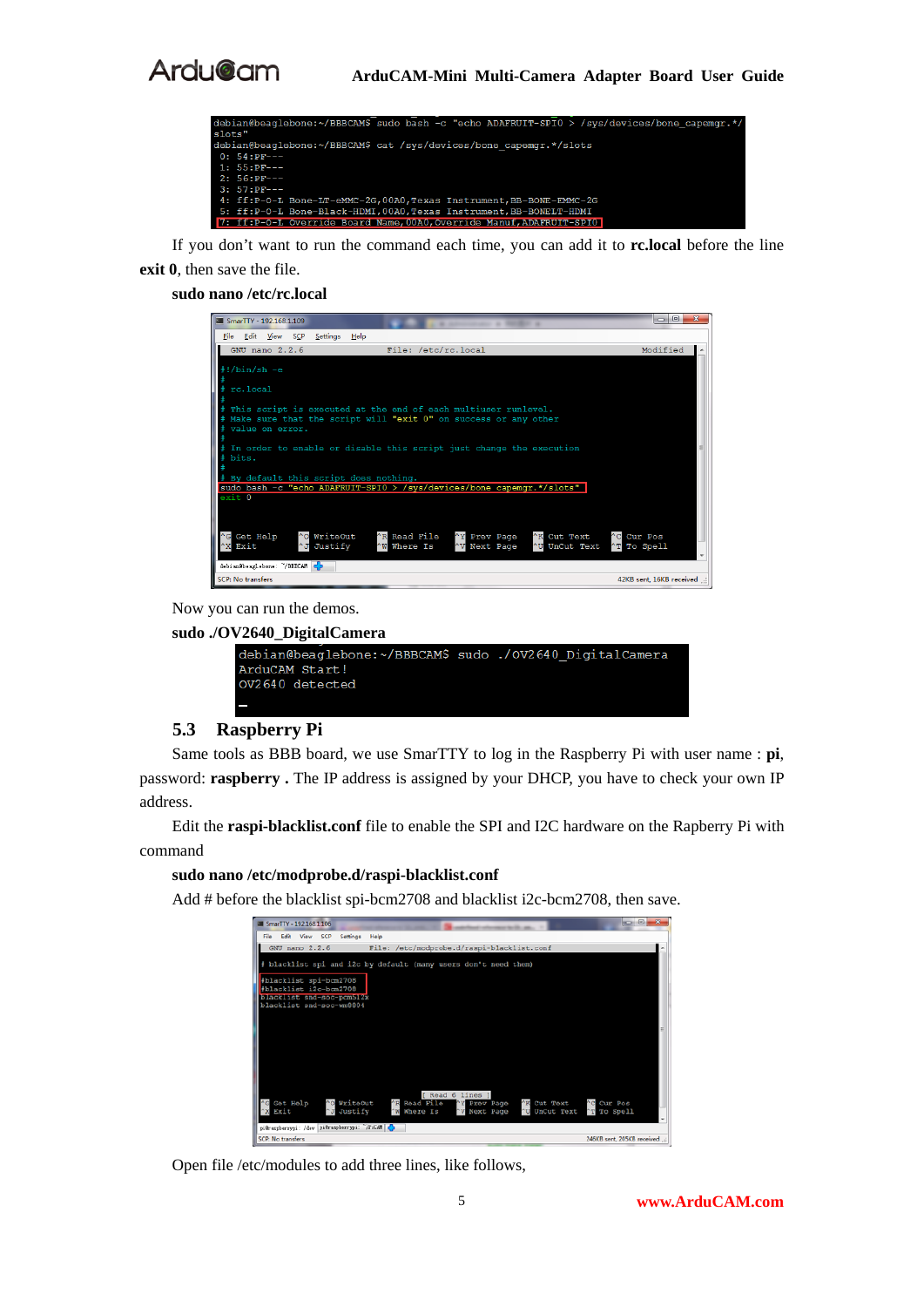

#### **sudo nano /etc/modules**



then reboot the Pi.

#### **sudo reboot**

After reboot use **lsmod** command to check if the driver is properly loaded.



Before install the **wringPi** and ArduCAM, please install the **git** first.

### **sudo apt-get install git-core**

If there is error message, please try to update the Raspbain, using command below:

#### **sudo apt-get update**

**sudo apt-get upgrade** 

Fetching the **wiringPi** by **git** command

**git clone git://git.drogon.net/wiringPi** 

If need up to date **wiringPi**, run the following commands:

**cd wiringPi** 

**git pull origin** 

Next enter the **wiringPi** directory to compile and install the package as follows:

**cd wiringPi** 

**./build**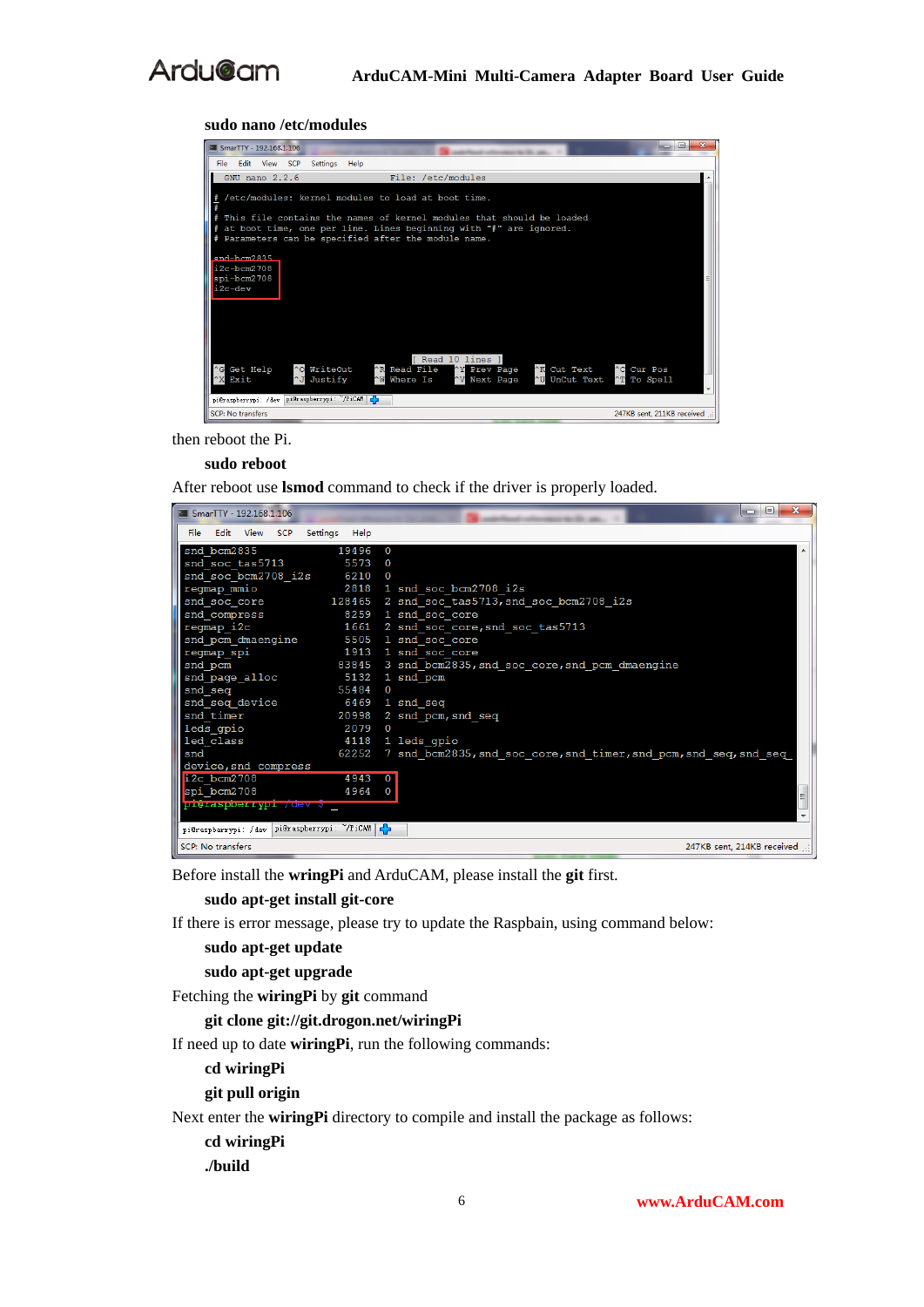| $\overline{\mathbf{x}}$<br>$\Box$<br>$\equiv$<br>SmarTTY - 192.168.1.106                                  |  |
|-----------------------------------------------------------------------------------------------------------|--|
| Edit View SCP Settings Help<br>File                                                                       |  |
| pi@raspberrypi ~ \$ qit clone qit://qit.droqon.net/wiringPi                                               |  |
| Cloning into 'wiringPi'                                                                                   |  |
| remote: Counting objects: 736, done.                                                                      |  |
| remote: Compressing objects: 100% (671/671), done.<br>remote: Total 736 (delta 532), reused 95 (delta 58) |  |
| Receiving objects: 100% (736/736), 264.41 KiB   7 KiB/s, done.                                            |  |
| Resolving deltas: 100% (532/532), done.                                                                   |  |
| pi@raspberrypi ~ \$ cd wiringPi/                                                                          |  |
| pi@raspberrypi ~/wiringPi \$ ./build                                                                      |  |
| wiringPi Build script                                                                                     |  |
|                                                                                                           |  |
|                                                                                                           |  |
|                                                                                                           |  |
| WiringPi Library                                                                                          |  |
| [UnInstall]                                                                                               |  |
| [Compile] wiringSerial.c                                                                                  |  |
| [Compile] wiringPi.c                                                                                      |  |
| [Compile] wiringShift.c                                                                                   |  |
| [Compile] piHiPri.c<br>[Compile] piThread.c                                                               |  |
| [Compile] wiringPiSPI.c                                                                                   |  |
|                                                                                                           |  |
| pi@raspberrypi: /dev pi@raspberrypi: "/PiCAM C                                                            |  |
| <b>SCP: No transfers</b><br>247KB sent. 214KB received .:                                                 |  |

Using the following command to check if the wiringPi is properly installed.

**gpio -v** 

**gpio readall** 

| $\mathbf{x}$<br>$\Box$ $\Box$<br>SmarTTY - 192.168.1.106                                                                                            |  |
|-----------------------------------------------------------------------------------------------------------------------------------------------------|--|
| File Edit View SCP Settings Help                                                                                                                    |  |
| pi@raspberrypi ~/wiringPi \$ qpio -v                                                                                                                |  |
| qpio version: 2.25                                                                                                                                  |  |
| Copyright (c) 2012-2015 Gordon Henderson                                                                                                            |  |
| This is free software with ABSOLUTELY NO WARRANTY.                                                                                                  |  |
| For details type: qpio -warranty                                                                                                                    |  |
| Raspberry Pi Details:                                                                                                                               |  |
| Type: Model B, Revision: 2, Memory: 512MB, Maker: Sony                                                                                              |  |
| pi@raspberrypi ~/wiringPi \$ gpio readall                                                                                                           |  |
| ---+-----+---------+------+----+-Model B2-+---+------ <u>+--------+------+</u>                                                                      |  |
| Name   Mode   V   Physical   V   Mode   Name   WPi   BCM<br>BCM   wPi                                                                               |  |
|                                                                                                                                                     |  |
| 3.3v<br>1<br>2<br>5v                                                                                                                                |  |
| SDA.1<br>3<br>2<br>8<br>ALT <sub>0</sub><br>-1<br>4<br>5v<br>3<br>9<br>SCL.1<br>0v<br><b>ALTO</b><br>5<br>-1<br>6                                   |  |
| 15<br>4<br>GPIO. 7  <br>ΙN<br>ALT0<br>TXD<br>14<br>7<br>1<br>8<br>1                                                                                 |  |
| 0v<br>15<br>16<br><b>ALTO</b><br>$ $ RxD<br>10<br>1                                                                                                 |  |
| GPIO. 0  <br>18<br>17<br>$\mathbf{0}$<br><b>IN</b><br><b>IN</b><br>$ $ GPIO. 1   1<br>$\theta$<br>$\Omega$                                          |  |
| 27<br>$\mathbf{2}$<br>GPIO. 2  <br>10v<br>ΙN<br>$\Omega$<br>14                                                                                      |  |
| 22<br>GPIO. $3$  <br>ΙN<br>$\vert$ GPIO. 4<br>23<br>З<br>IN<br>۰<br>$\Omega$<br>$\overline{4}$<br>16                                                |  |
| $3.3v$  <br>ΙN<br>$\sqrt{3}$ GPIO. 5<br>24<br>18<br>$\overline{0}$<br><b>IS</b>                                                                     |  |
| 12 <sub>1</sub><br>10<br>MOSI  <br>ALT0<br>0v<br>2.0<br>-1<br>19                                                                                    |  |
| 9<br>13 <sub>1</sub><br>$\blacksquare$<br>GPIO. 6<br>25<br>MISO  <br><b>ALTO</b><br>21<br>22<br>6<br>-1<br>1                                        |  |
| 11<br>14 <sub>1</sub><br>10<br>8<br>SCLK  <br>ALTO 1<br>$\bullet$<br>23<br>  ALTO<br>CE0<br>24<br>1                                                 |  |
| $0v$  <br>25<br>ICE1<br>11<br>26 <sub>1</sub><br>$1$   $ALTO$<br>7                                                                                  |  |
| --+---+------+-------<br>28<br>17 <sub>1</sub><br>GPIO.17   IN   0   51                                                                             |  |
| 52 <sub>1</sub><br>$0$   IN<br>$IGPIO.18$   18<br>29<br>GPIO.19   IN   0   53     54   0   IN<br>30<br>19 <sub>1</sub><br>$ $ GPIO.20 $ $ 20<br>131 |  |
| --+----++---                                                                                                                                        |  |
| Name   Mode   V   Physical   V   Mode   Name   WPi   BCM<br>BCM I wPi I                                                                             |  |
| --+-----+---------+------+----+-Model B2-+---+-------+---------+------+--                                                                           |  |
|                                                                                                                                                     |  |
| pi@raspberrypi: /dev pi@raspberrypi: "/PiCAM CD                                                                                                     |  |
| SCP: No transfers<br>248KB sent, 214KB received .:                                                                                                  |  |

Download the ArduCAM library with github.

**git clone https://github.com/ArduCAM/RaspberryPi.git** 

Compile the ArduCAM library

**cd RaspberryPi/ArduCAM4Pi** 

Compile the code using **make**

**make**